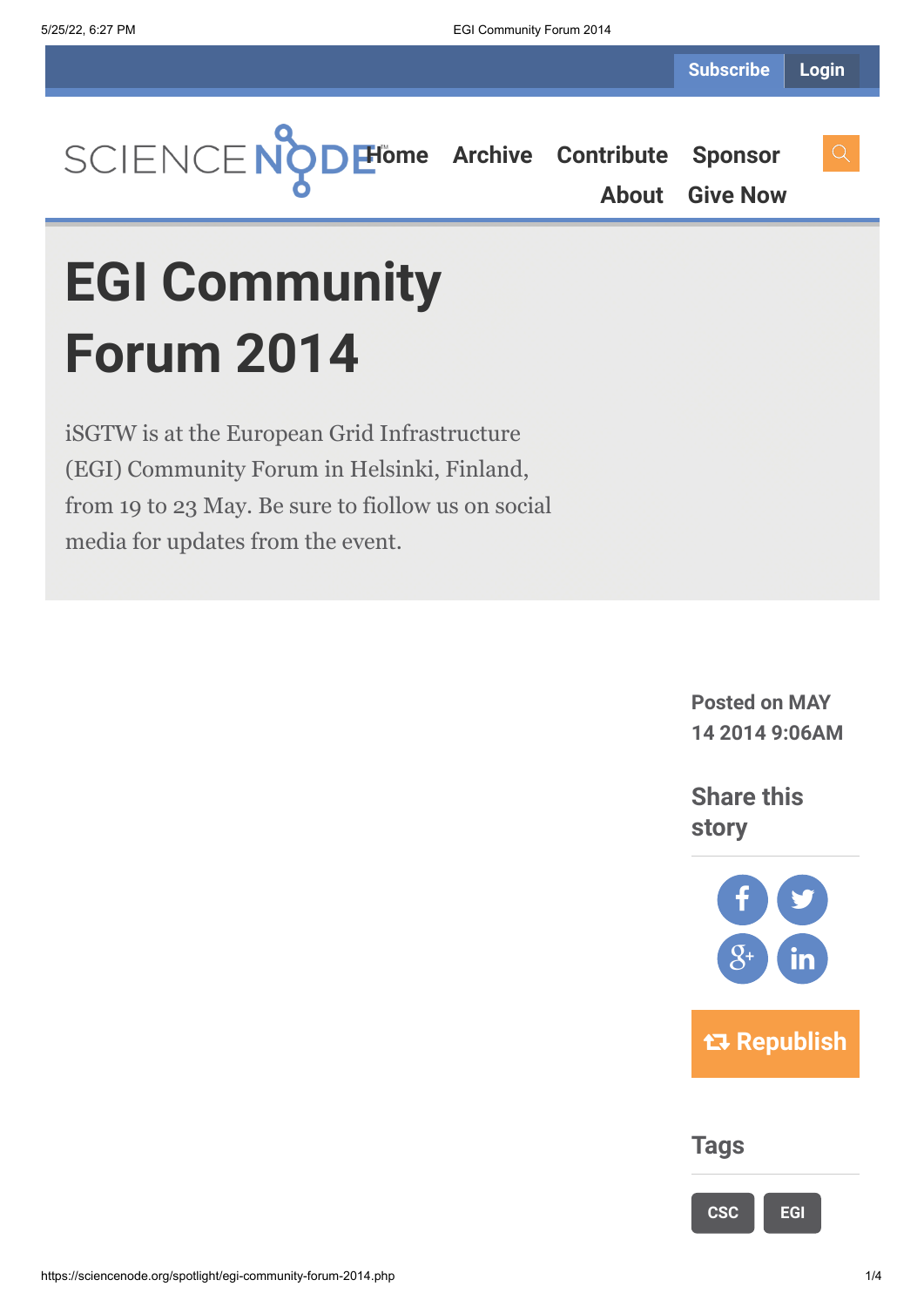5/25/22, 6:27 PM EGI Community Forum 2014





*The EGI Community Forum will be held at the Helsinki University Main Building in Helsinki, Finland. Click on the above image to visit the event website.*

*iSGTW* is at the European Grid Infrastructure [\(EGI\) Community Forum in Helsinki, Finland](http://cf2014.egi.eu/), from 19 to 23 May. The event, which is expected to be attended by around 400 people, will see the official lauch of [the EGI Federated Cloud.](https://www.google.ie/url?sa=t&rct=j&q=&esrc=s&source=web&cd=1&cad=rja&uact=8&ved=0CDAQFjAA&url=http%3A%2F%2Fwww.egi.eu%2Finfrastructure%2Fcloud%2F&ei=2G1jU9K5B8jI0wXKwoFI&usg=AFQjCNGHy5gVuxedMWA0fW2EVmL43dZyvg&bvm=bv.65788261,d.d2k) We'll have [a post about this on the GridCast blog](http://gridtalk-project.blogspot.fr/) next Wednesday (21 May).

Pirjo-Leena Forsström, director of information [infrastructure services at Finland's IT Center for](http://www.csc.fi/english) Science (CSC), is scheduled to give a keynote [speech at the event on the Thursday \(22 May\)](http://cf2014.egi.eu/keynotes/#plf). You can read our in-depth interview with her, [here.](http://www.isgtw.org/feature/facilitating-research-collaboration-through-computing-and-data-infrastructure)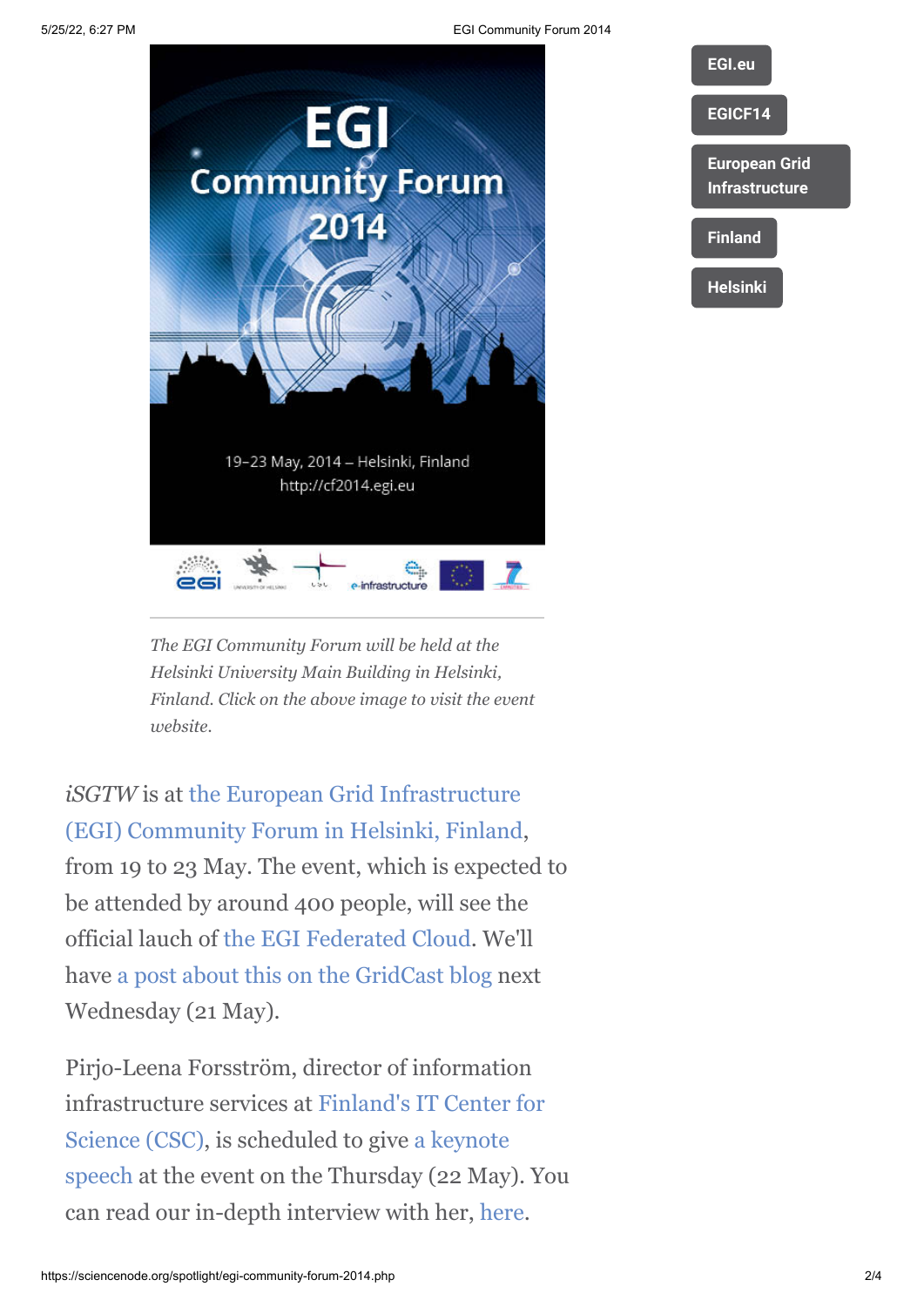*iSGTW* [also recently interviewed Yannick Legré,](http://www.isgtw.org/feature/user-communities-heart-european-grid-infrastructure) [who was appointed director of EGI.eu earlier this](http://www.egi.eu/news-and-media/newsfeed/news_2014_005.html) year. He had this to say about the event:

"I think that the community forum is essential to understanding the entire EGI community. It is a place where we share experiences and learn from one another. The richness of these events comes from interactions and the knowledge exchange that takes place. This year we are pushing real hands-on interactions with our hackathons.

"Over three days, users will also work with EGI experts to have their applications ported onto the federated cloud. Having everyone in one room, answering questions and having face-to-face discussion will accelerate the process, so that by the end of the week they will be able to take full advantage of EGI. However, the real 'meetings' happen over coffee and at lunch breaks: people just talking to people, kick-starting collaborations, and making EGI a community of people spread across 54 countries working together."

Be sure to follow *iSGTW* on [Twitter](https://twitter.com/search?q=isgtw&src=typd), [Facebook,](https://www.facebook.com/pages/International-Science-Grid-This-Week/141926395796) and [Google+](https://plus.google.com/100076081909774278210/posts) for updates under the hashtag [#EGICF14](https://twitter.com/search?q=%23EGICF14&src=hash). We'll also have a full roundup of the event in our 28 May issue.

*- Andrew Purcell*